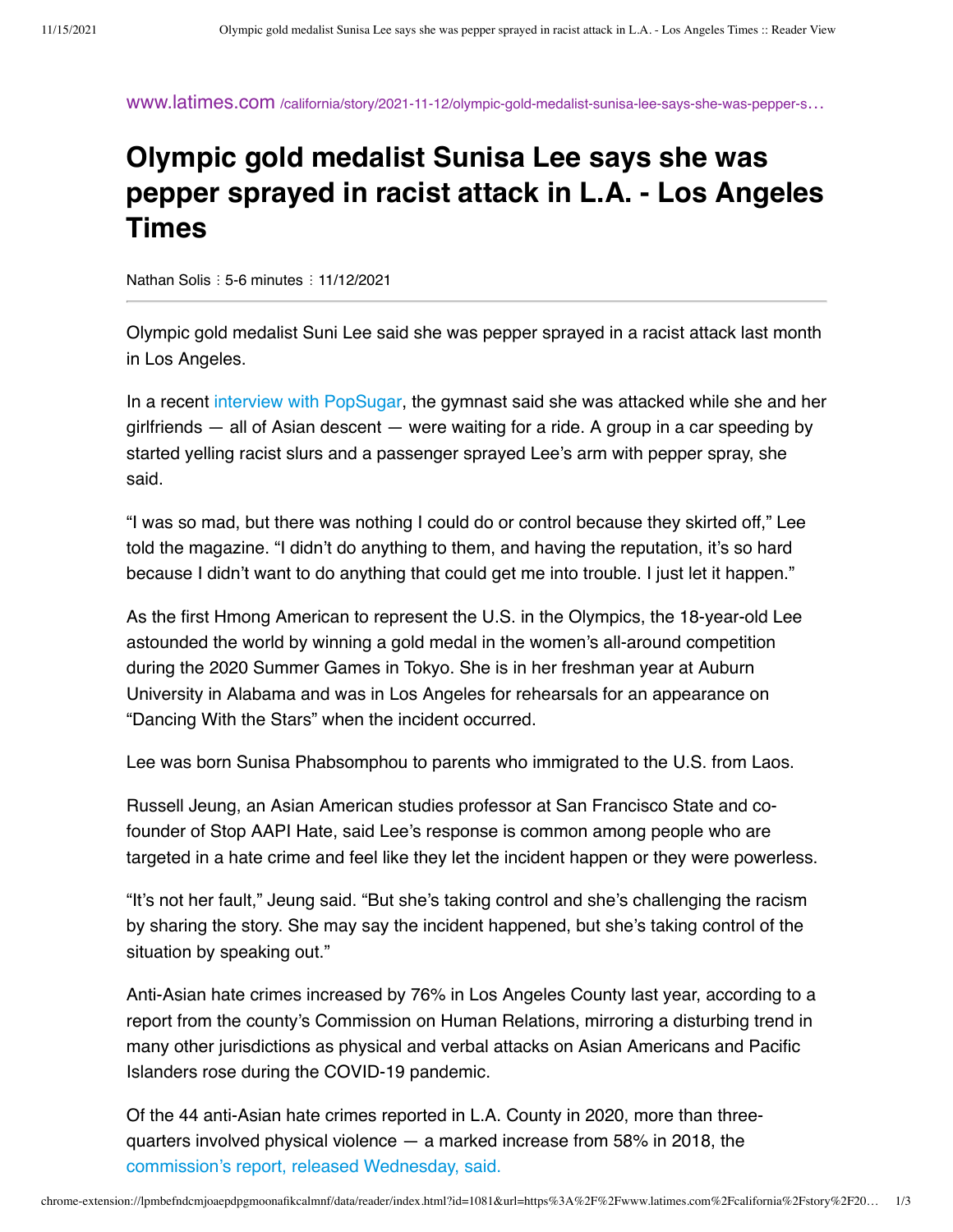In 2019, 25 anti-Asian hate crimes were reported.

The data in the report were compiled from the L.A. County Sheriff's Department and more than 40 city police departments, including Los Angeles', as well as several school police agencies and community organizations.

Hate crimes include violent crimes such as homicide and assault as well as some nonviolent crimes such as racial graffiti.

Stop AAPI Hate, a nonprofit group that tracks discrimination and attacks against Asian Americans and Pacific Islanders, said there were 9,081 total incidents nationwide involving physical assaults, civil rights violations, online harassment and other forms of discrimination or hate crimes. The organization tracked another 1,200 reports of incidents of anti-immigrant comments and other non-violent incidents nationwide from March 19, 2020, through June 30, 2021.

Lee is not the first Olympian to be the victim of an anti-Asian attack in California this year.

Martial artist Sakura Kokumai, 29, who also represented the U.S. in Tokyo this summer, was the victim of anti-Asian rant [earlier this year](https://www.latimes.com/california/story/2021-04-09/olympic-athlete-sakura-kokumai-targeted-in-anti-asian-rant-in-orange-county) while warming up before a run at Grijalva Park in Orange.

[Kokumai, who was born in Hawaii and is Japanese American, shared videos from the](https://www.instagram.com/p/CNMB1F3pAU0/?utm_medium=copy_link) incident on her Instagram feed, where a man aggressively leers and stomps toward her, shouting profanities.

"You're a loser. Go home, you stupid b—," he said. "I'll f— you up."

At one point, the man can be heard yelling "Chinese."

Jeung said that when victims report these types of anti-Asian incidents, they take back some control from the perpetrators and soften the long-term trauma that will follow.

Myron Quon, executive director of Pacific Asian Counseling Services, sees the attack against Lee as a continuation of racism and misogyny in the U.S. directed at Asian American women.

"There's this pervasive male privilege that seeks to make Asian American women feel subservient, Oriental and othered," Quon said. "It doesn't matter if you're a doctor, a nail salon worker or an Olympian, you're reduced to a subhuman thing."

It's important that the public take notice of these attacks against Asian Americans and [immigrants, Quon said, especially after a white man shot and killed eight people in the](https://www.latimes.com/world-nation/story/2021-09-28/atlanta-spa-shooting-suspect-enter-plea-4-killings) Atlanta-area, including six Asian American women, earlier this year. Prosecutors initially said the shootings were not motivated by race, even though a survivor of the attacks reported the shooter said, "I'm going to kill all Asians."